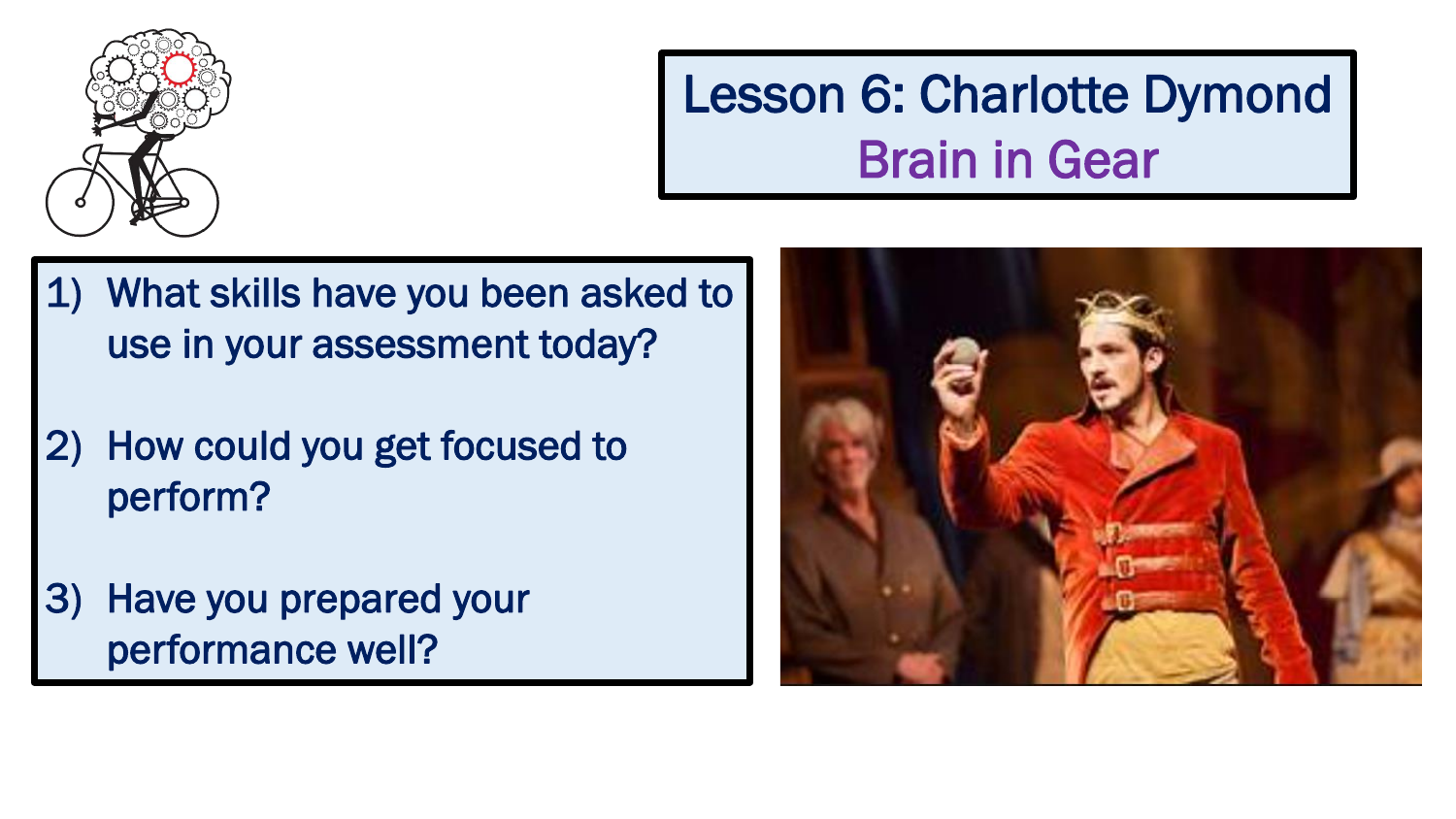Castleford Academy | Care Aspire Succeed

#### ABC: "Rehearsals are always necessary before a performance…"

| <b>Start the discussion:</b>                                                                   | <b>Agree:</b>                                                                                                                                     |
|------------------------------------------------------------------------------------------------|---------------------------------------------------------------------------------------------------------------------------------------------------|
| I believe that<br>In my opinion<br>One argument may be that<br>I'd like to make the point that | I support your point because<br>Your opinion is reasonable because<br>I agree with your statement because<br>Your argument is a valid one because |
|                                                                                                |                                                                                                                                                   |
| <b>Build:</b>                                                                                  | <b>Challenge:</b>                                                                                                                                 |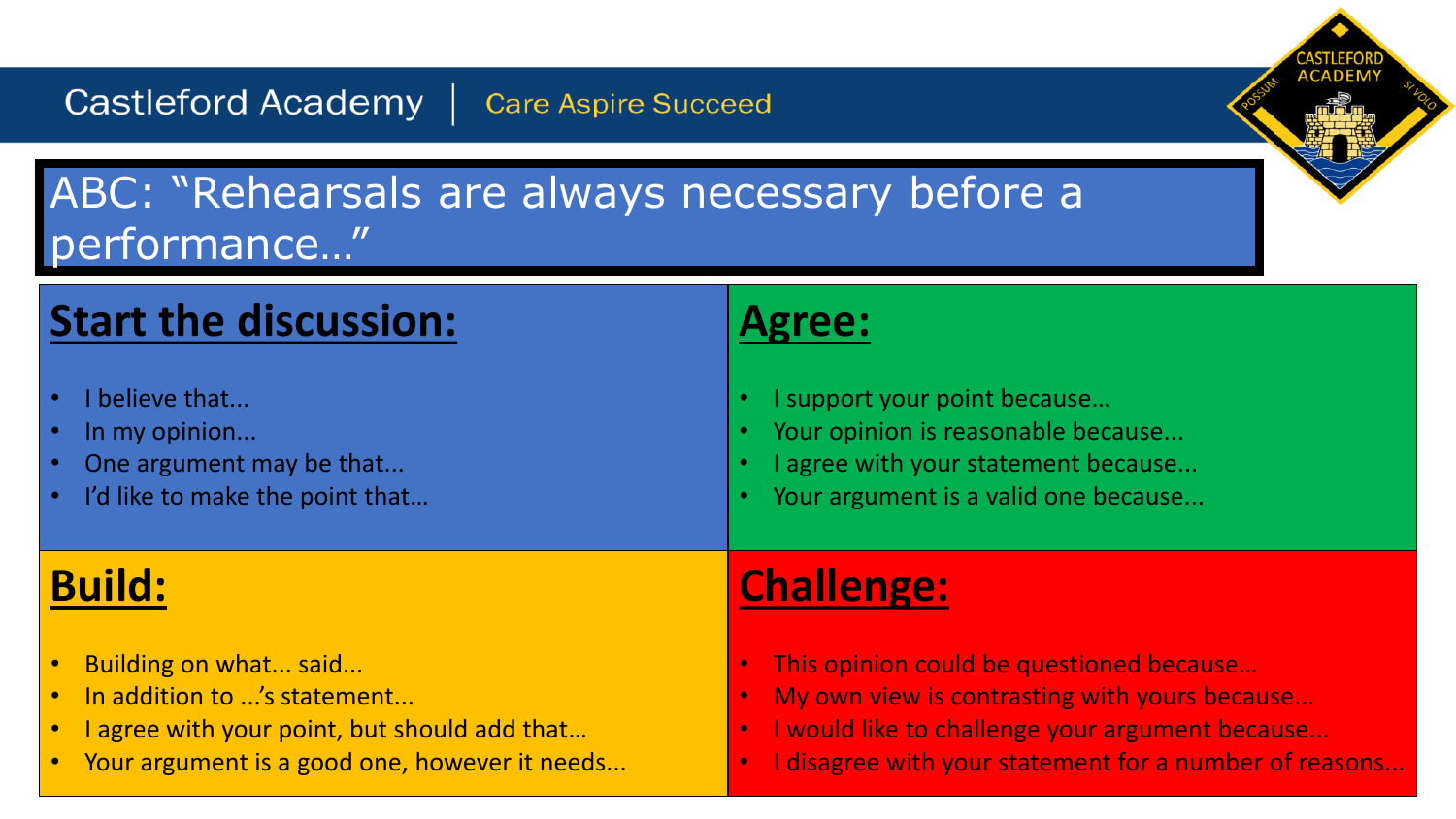

# **Lesson 6: Charlotte Dymond<br>
Learning Focus**

**1) To perform in a dress rehearsal.**

**2) To perform your assessment.**

**3) To evaluate your success this half term.**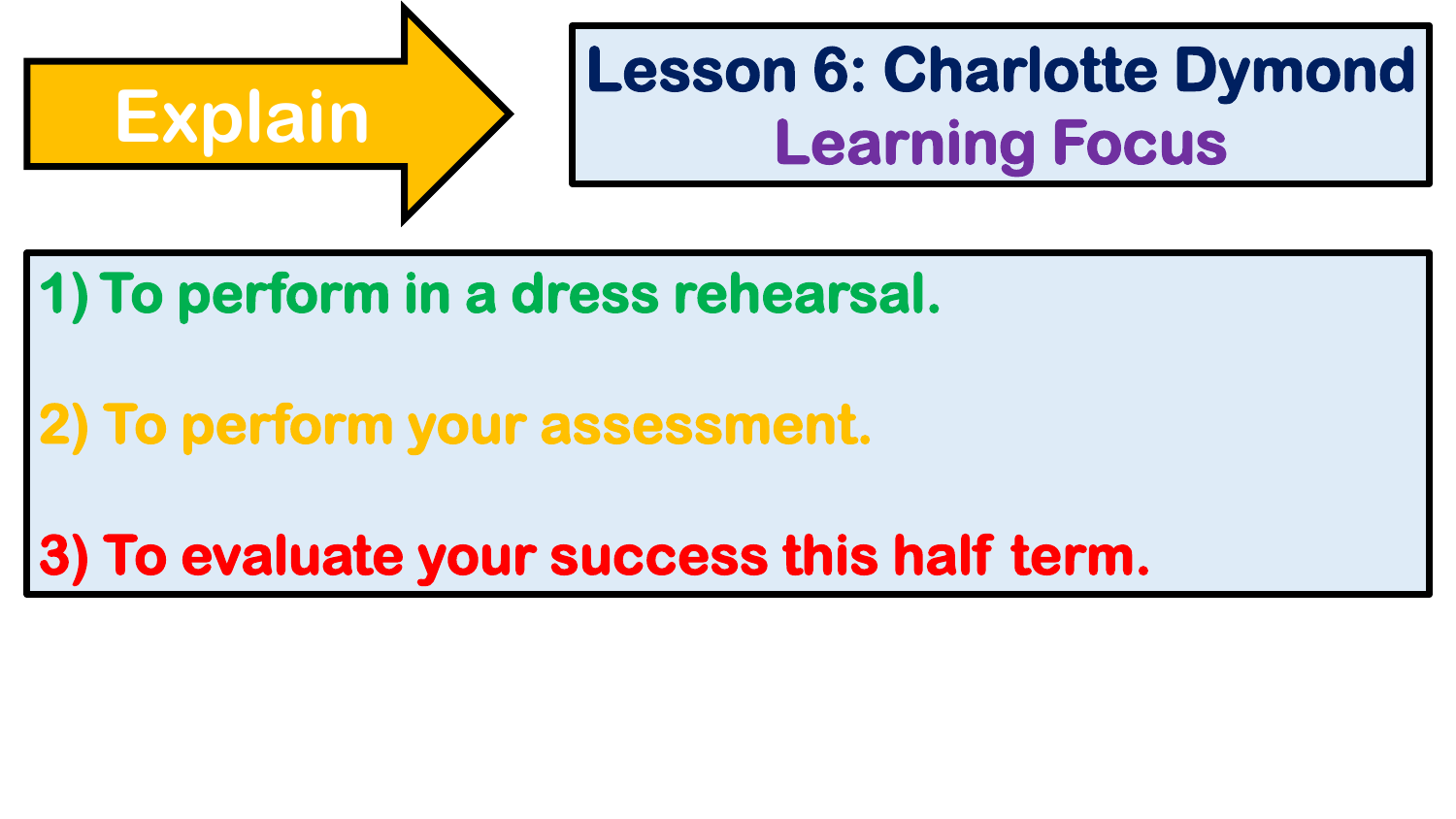## **Apply Lesson 6: Charlotte Dymond Dress Rehearsal**

#### **Task:**

### **A dress rehearsal is a final practise of your performance before you perform to an audience or tv/film camera crew.**

**Take 5 minutes to run over your performance now so you have had a good practise and got into character.**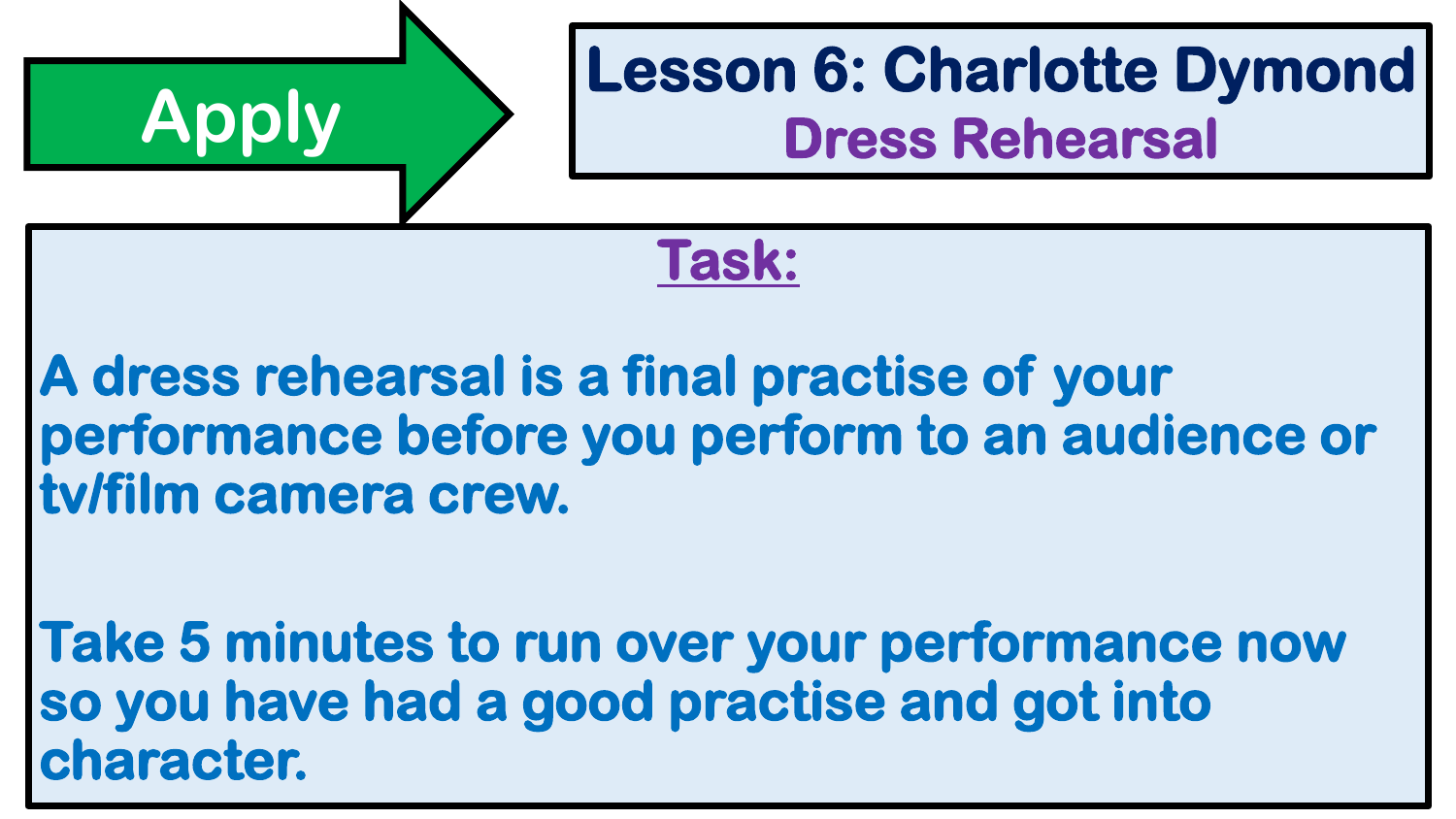# **Task: Now it's time for your assessment – film your monologue performance as Matthew! If you can't film your performance, as someone else to watch it and give you feedback. Top Tip – using a prop or piece of costume in your Apply Lesson 6: Charlotte Dymond Assessment**

**performance can help you feel like the character.**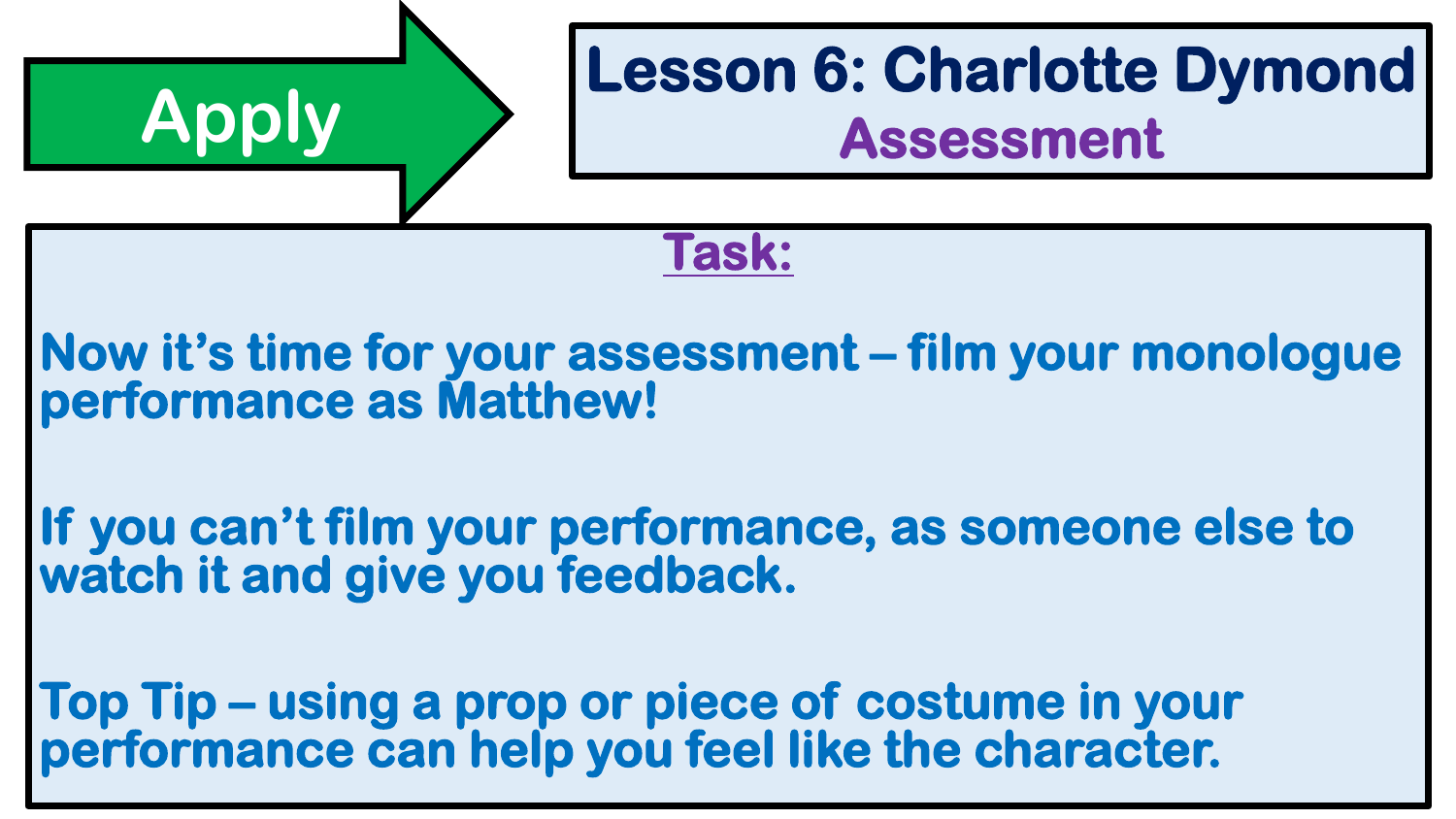# **Task: Using Page 2 of your assessment booklet, write the following: Strength Box – what went well? How successful were you in your performance? Apply Lesson 6: Charlotte Dymond Evaluation**

**Development – even better if? How would you improve your performance if you could do it again?**